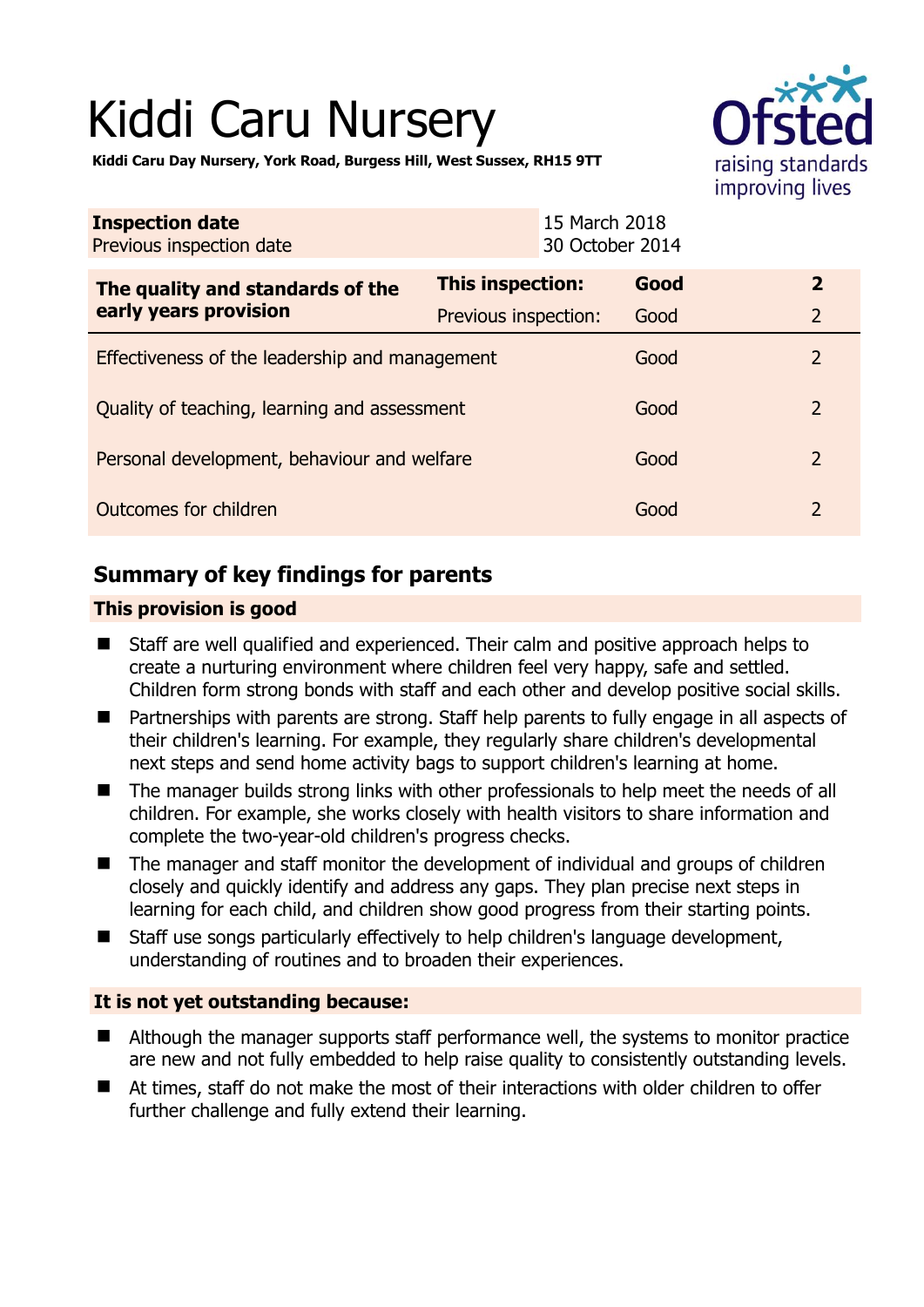# **What the setting needs to do to improve further**

### **To further improve the quality of the early years provision the provider should:**

- continue to develop and embed systems for monitoring and supporting staff practice to help raise the quality to the highest level
- consistently offer further challenge to older children to help fully extend their learning.

## **Inspection activities**

- The inspector observed teaching practice and the impact this has on children's learning.
- $\blacksquare$  The inspector held discussions with the managers, staff and children.
- The inspector read some of the nursery's documentation, including the safeguarding policy and procedures.
- The inspector sampled children's development information and records.
- The inspector completed a joint observation with the nursery manager and discussed children's play, learning and progress.

#### **Inspector**

Ben Parsons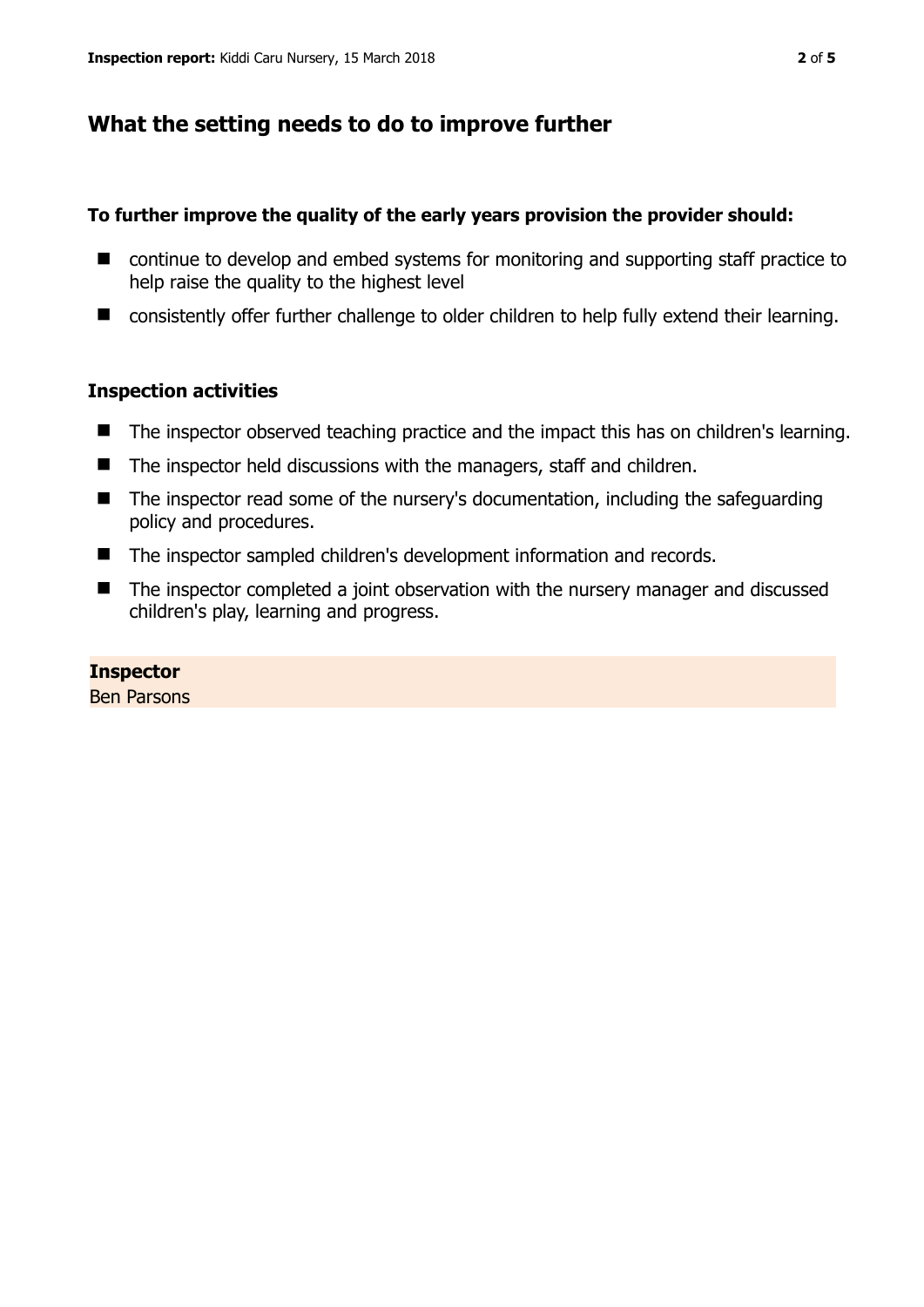## **Inspection findings**

#### **Effectiveness of the leadership and management is good**

The dedicated manager is well supported by a strong senior management team. She actively includes parents, children and other professionals in the process of evaluating and improving the quality of care and learning. They have recently focused on enhancing children's outdoor learning. For example, staff have developed exciting new areas with natural resources to support children's creative and imaginary play. The manager supports the professional development of her staff well overall, to maintain their good practice. She offers effective guidance through individual and team meetings, and staff regularly access further training opportunities. For example, staff have recently improved their understanding of children's early literacy development and introduced successful smallgroup activities. Safeguarding is effective. The manager and staff have an up-to-date knowledge of how to deal with any child protection concerns and follow thorough procedures. They supervise children closely at all times, including when toileting.

#### **Quality of teaching, learning and assessment is good**

Staff observe children's play closely and know their individual developmental needs very well. They plan a varied learning environment with exciting opportunities for children to play, explore and discover. For example, two-year-old children enjoy making their own play dough. They skilfully mould it into cakes with candles and happily sing 'Happy Birthday' to each other. Staff support pre-school children's literacy skills particularly well and children confidently recognise rhyming words and letter sounds. Younger children very much enjoy sensory play and staff encourage their exploration successfully. For instance, babies excitedly cover their hands in shaving foam and clap them together.

#### **Personal development, behaviour and welfare are good**

Staff are strong role models for children and gently remind them of their high expectations. Children behave very well and show care and consideration for others. For example, they share their imaginary play and talk together about who could play which part. Children are very physically active and enthusiastically explore the spacious and adventurous outdoor area. They show strong balance and coordination as they complete challenging climbing walls and balance beams. Children confidently talk about the benefits of healthy eating and how salt levels in food can be bad for their health.

#### **Outcomes for children are good**

Children of all ages are inquisitive, confident and well prepared for the next stage in their learning. Babies learn new words quickly and build strength for early walking from a young age. They are very curious and willing to try new things. Older children communicate well and confidently express themselves. They skilfully use technology, such as manoeuvring robots across the room and completing computer games. Children count confidently and compare sizes and shapes as they play. They are eager to learn.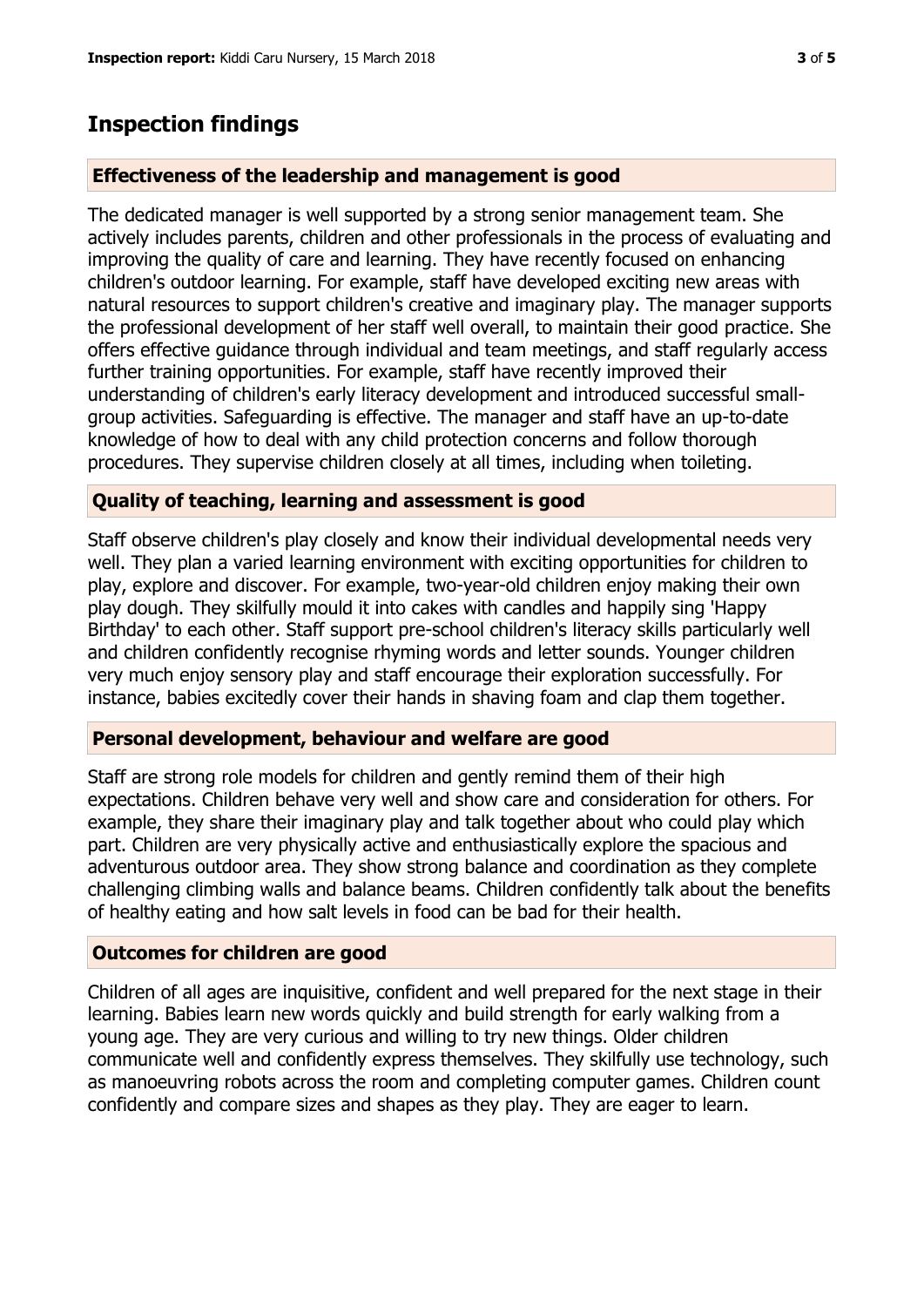# **Setting details**

| Unique reference number                             | EY357124                          |
|-----------------------------------------------------|-----------------------------------|
| <b>Local authority</b>                              | <b>West Sussex</b>                |
| <b>Inspection number</b>                            | 1070892                           |
| <b>Type of provision</b>                            | Full-time provision               |
| Day care type                                       | Childcare - Non-Domestic          |
| <b>Registers</b>                                    | Early Years Register              |
| <b>Age range of children</b>                        | $0 - 4$                           |
| <b>Total number of places</b>                       | 100                               |
| Number of children on roll                          | 150                               |
| Name of registered person                           | The Childcare Corporation Limited |
| <b>Registered person unique</b><br>reference number | RP902737                          |
| Date of previous inspection                         | 30 October 2014                   |
| <b>Telephone number</b>                             | 01444 257 971                     |

Kiddi Caru Nursery registered in 2007. It is open from 7.30am to 6.30pm on Mondays to Fridays all year round. There are 30 members of staff, 29 of whom hold early years qualifications between level 6 and level 2. The nursery is in receipt of funding to provide free early education for three- and four-year-old children.

This inspection was carried out by Ofsted under sections 49 and 50 of the Childcare Act 2006 on the quality and standards of provision that is registered on the Early Years Register. The registered person must ensure that this provision complies with the statutory framework for children's learning, development and care, known as the early years foundation stage.

Any complaints about the inspection or the report should be made following the procedures set out in the guidance 'Complaints procedure: raising concerns and making complaints about Ofsted', which is available from Ofsted's website: www.gov.uk/government/organisations/ofsted. If you would like Ofsted to send you a copy of the guidance, please telephone 0300 123 4234, or email enquiries@ofsted.gov.uk.